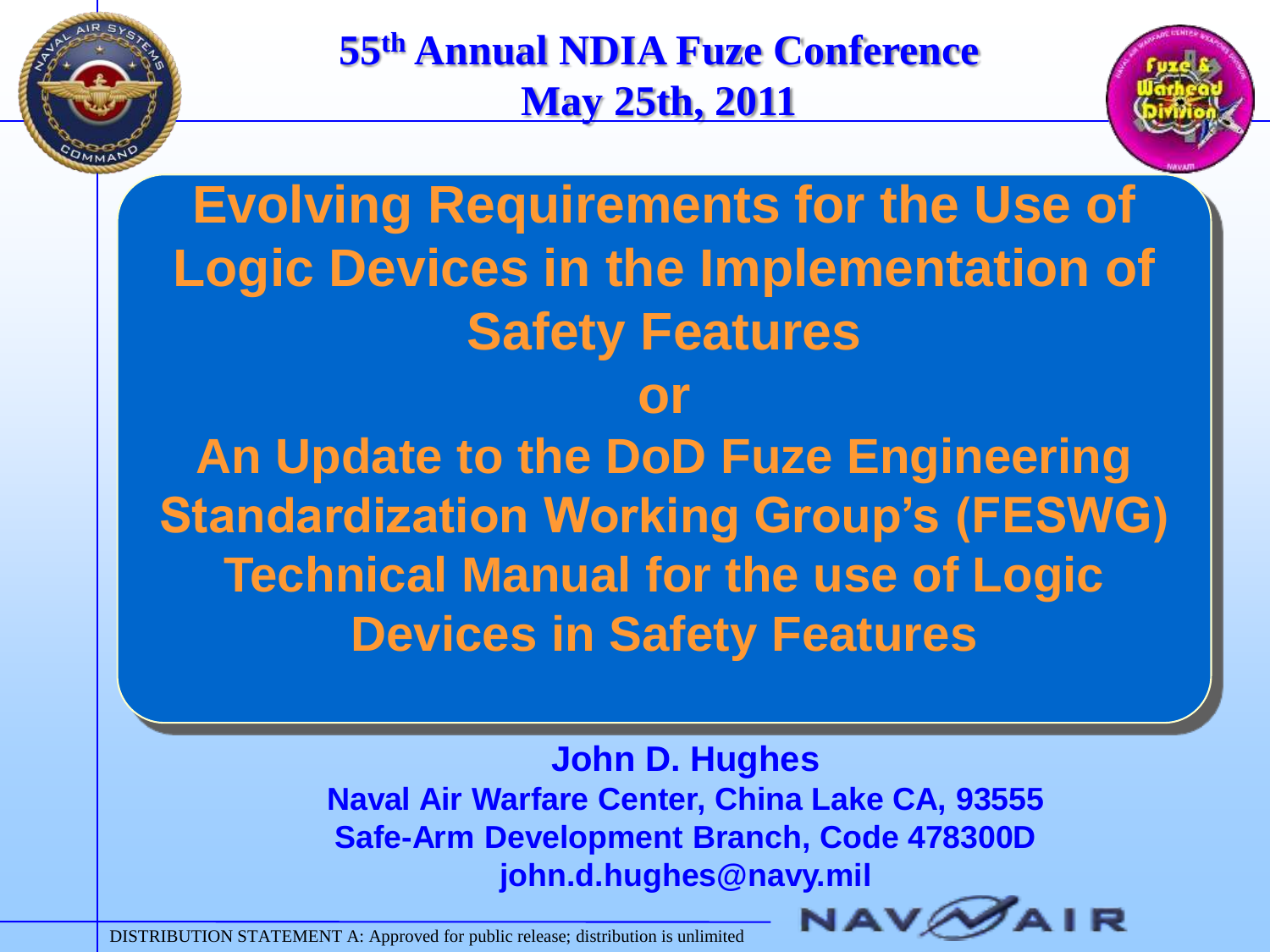



- **While some logic devices may be viewed as better suited for safety applications, it is important to note:**
	- **All logic devices can be implemented in an unsafe manner.**
	- **There are safety issues associated with the use of any type of logic device in safety critical applications.**
	- **Individual technologies may require additional measures not specifically addressed here.**
- **This presentation does not contain all the information found within the FESWG Tech Manual**
- **Presenter does not speak for the Safety Boards. Consult your Safety Authority for current requirements.**

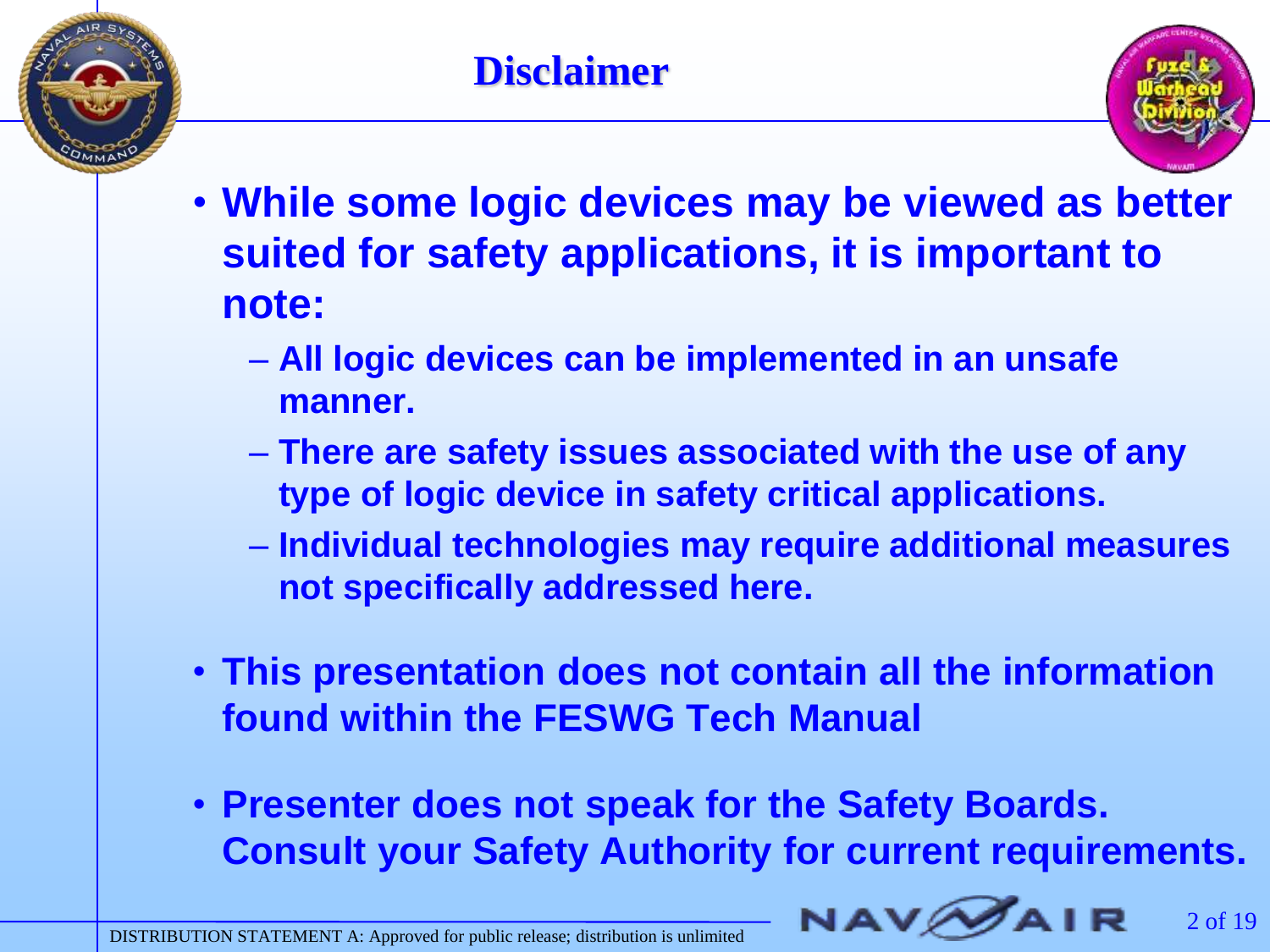

3 of 19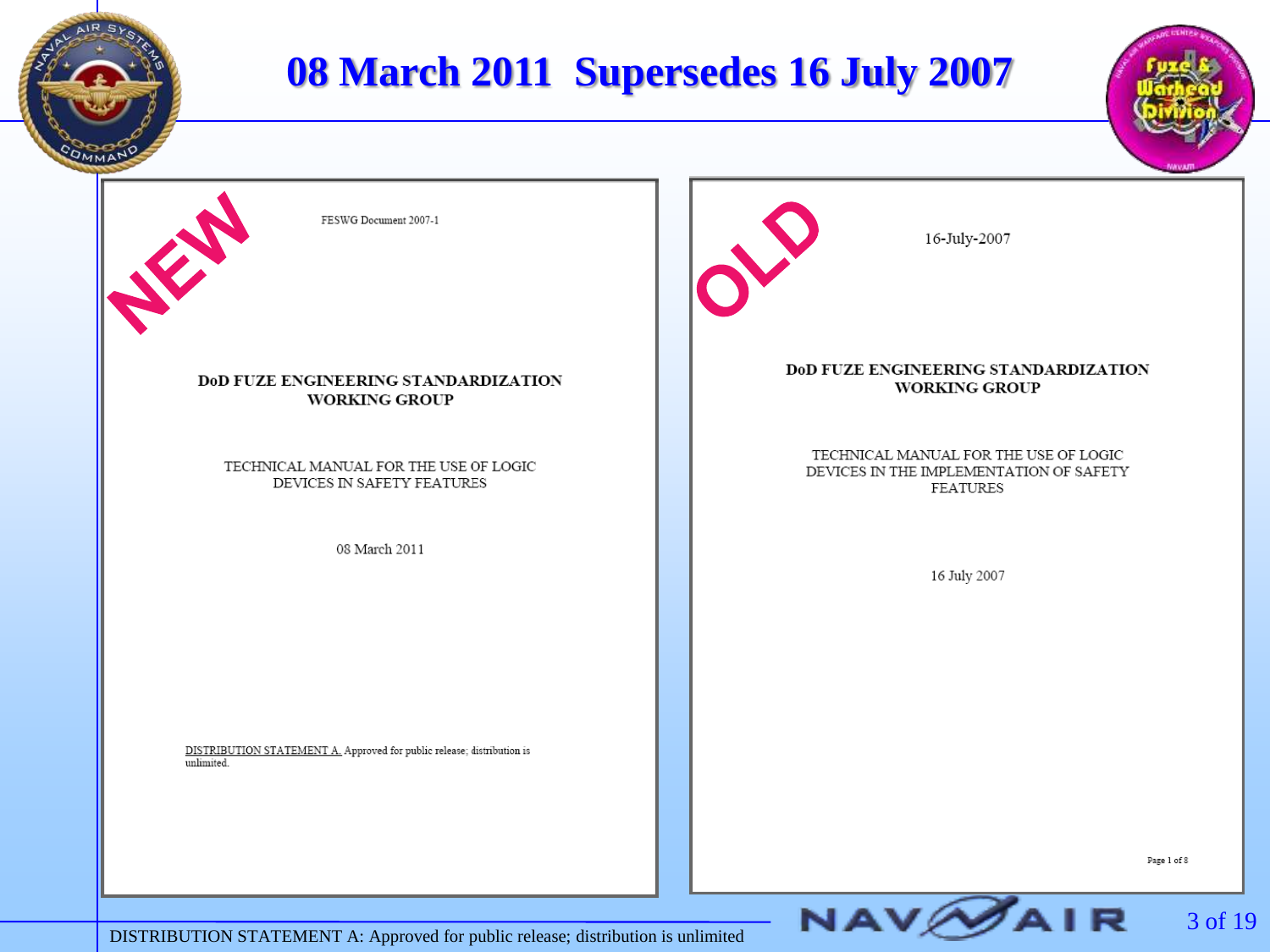



- **Increased use of logic devices in safety features has highlighted the need to address safety requirements in more detail.**
- **Document is intended to clarify the requirements of the current standards (MIL-STD-1316, MIL-STD-1911, MIL-STD-1901 and STANAG-4187, STANAG-4497, STANAG-4368) as applied to Safety Features implemented with logic devices.**
- **Logic Devices include programmable logic devices (PLDs), complex programmable logic devices (CPLDs), field programmable gate arrays (FPGAs), application specific integrated circuits (ASICs), microcontrollers, discrete logic, etc.**
- **Defines Appendix A (guidelines) and B (definitions)**

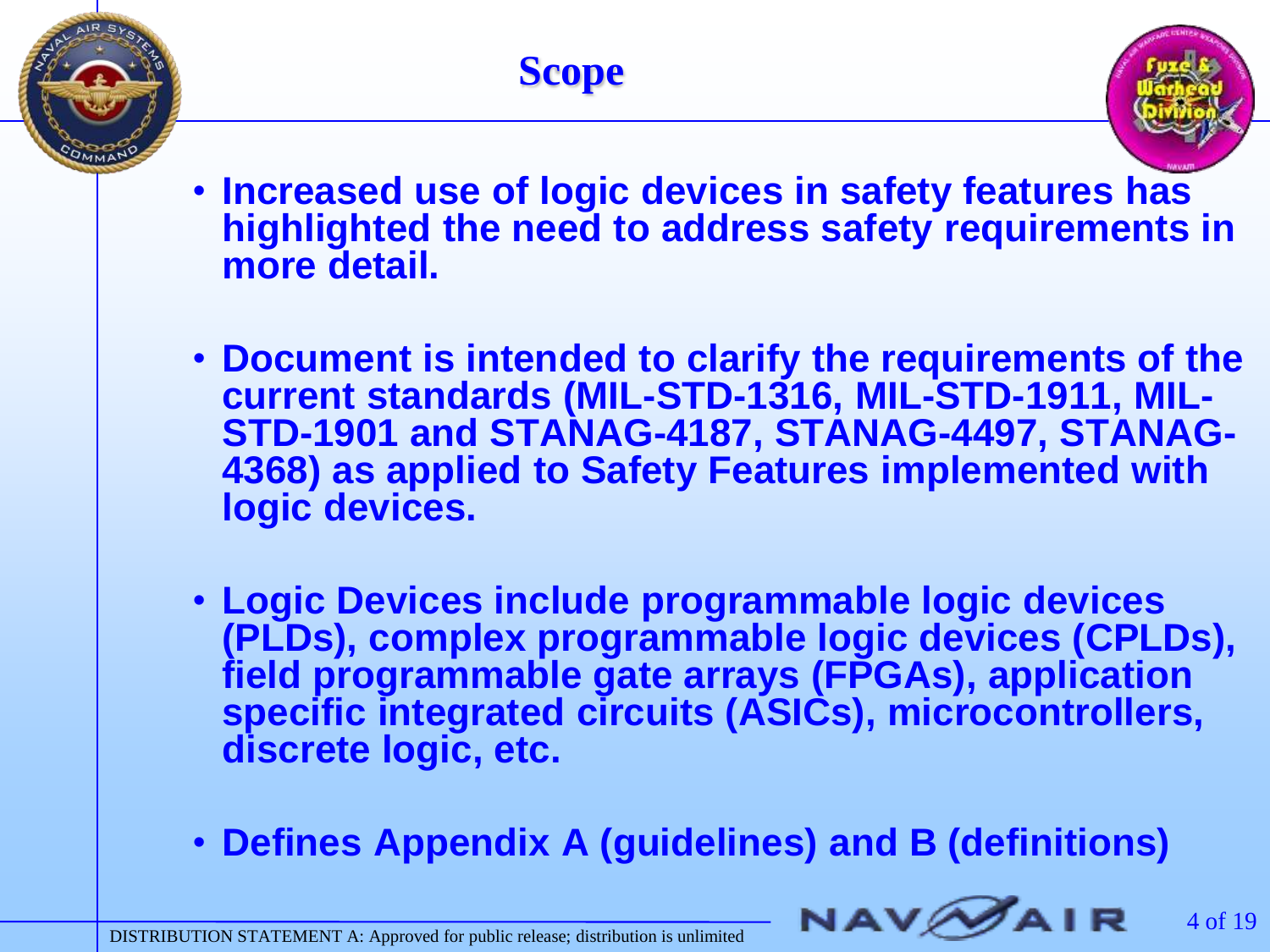



- **2. OLD -> All logic devices used in the safety feature shall be non-reconfigurable.**
- **2. NEW -> While fixed-in-structure devices are acceptable and preferred, to avoid degradation of a safety feature, any logic device used in the implementation of that feature:**
	- **a. Shall not be re-programmable.**
	- **b. Shall not be alterable by credible environments.**
	- **c. Shall not have the SF logic configuration reside on volatile memory.**
	- **d. Should be rated to meet or exceed the lifecycle environments of the system. Shall have engineering rationale provided and associated risk(s) for logic devices not rated to meet or exceed the lifecycle of the system.**

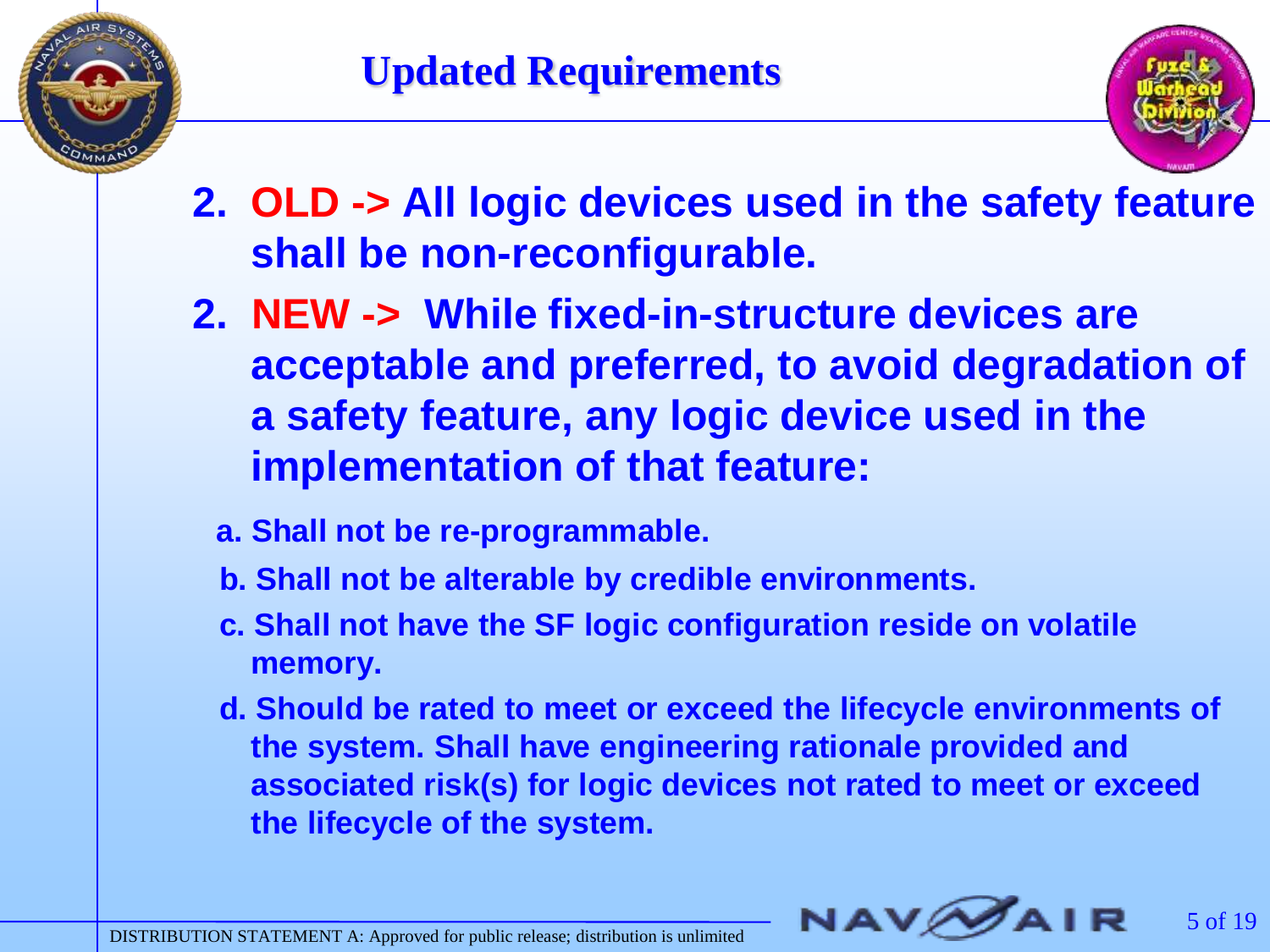

### **Updated Requirements**



6 of 19

## **2. Cont'd**

- **If charged based memory is used then following shall apply:**
	- **Memory validation shall be performed prior to safety function**
	- **Validation shall have minimum rigor of CRC16**
	- **Computed result shall be compared externally**
	- **External devices shall be dedicated, fixed-in-structure, and not contain and be exclusive from any other functions.**
- **Consult with the appropriate Service Safety Authority for guidance.**

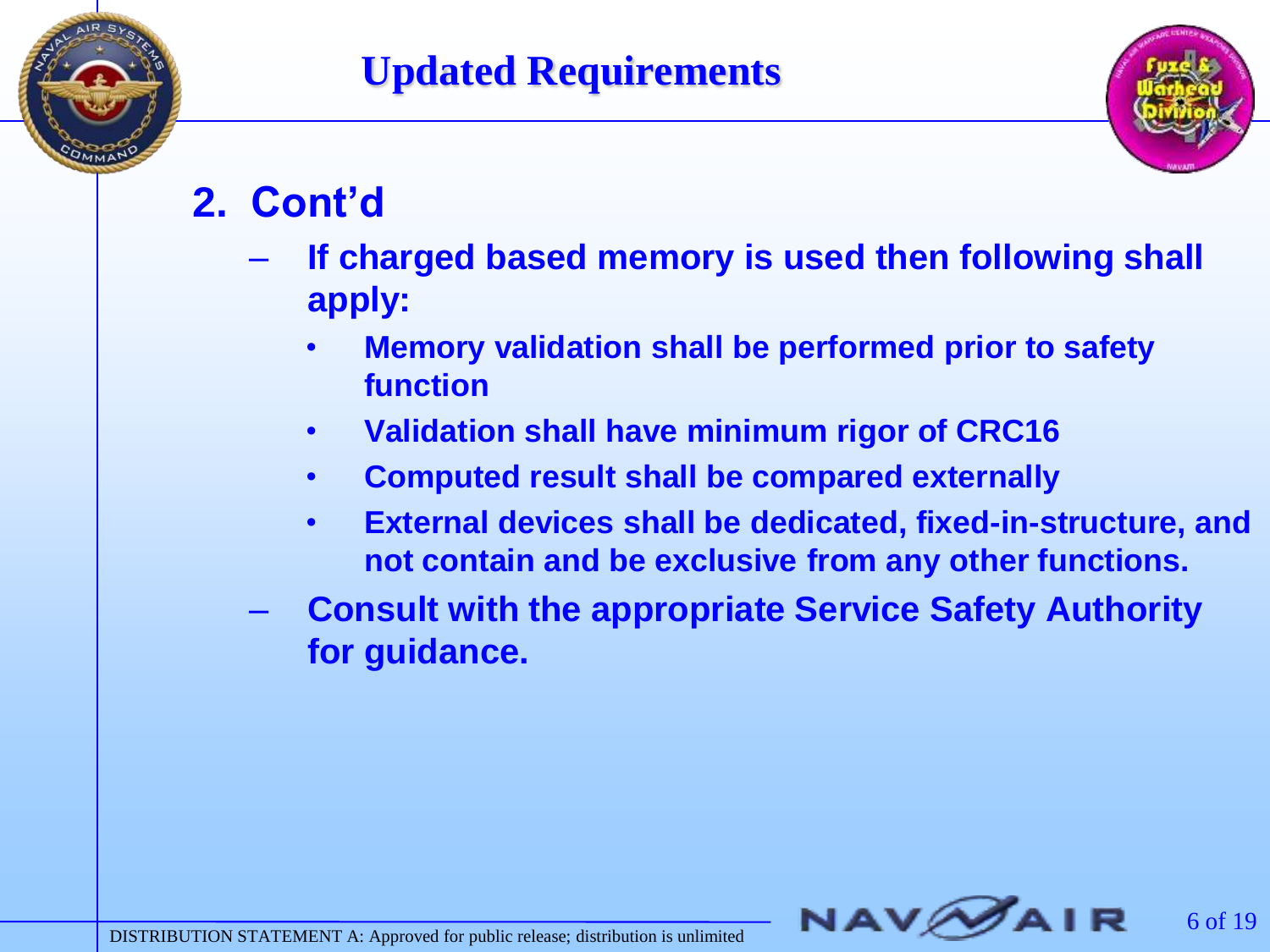



#### **2. Cont'd - Notional example of memory validation:**

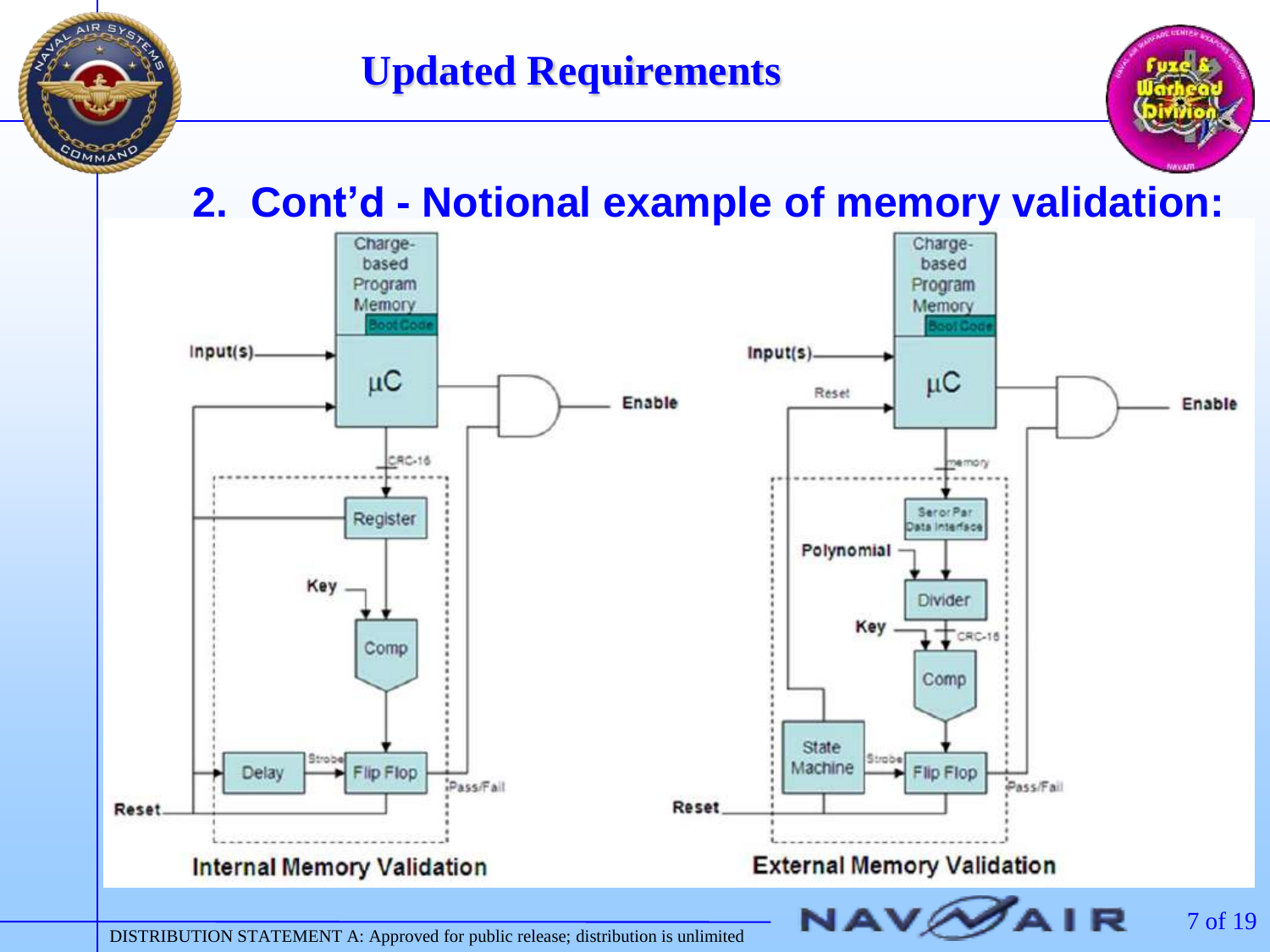



- **5. During and after exposure to power transfers, transitions, and/or transients, logic devices shall not operate in a manner that results in degradation of SF.**
	- **Credible power environments (brown out, surge, spikes, etc) should not cause the loss of a safety feature.**
	- **Logic device power supplies need to be robust.**
	- **Includes reset functions [deleted reset function requirement #13 since it's covered here]**

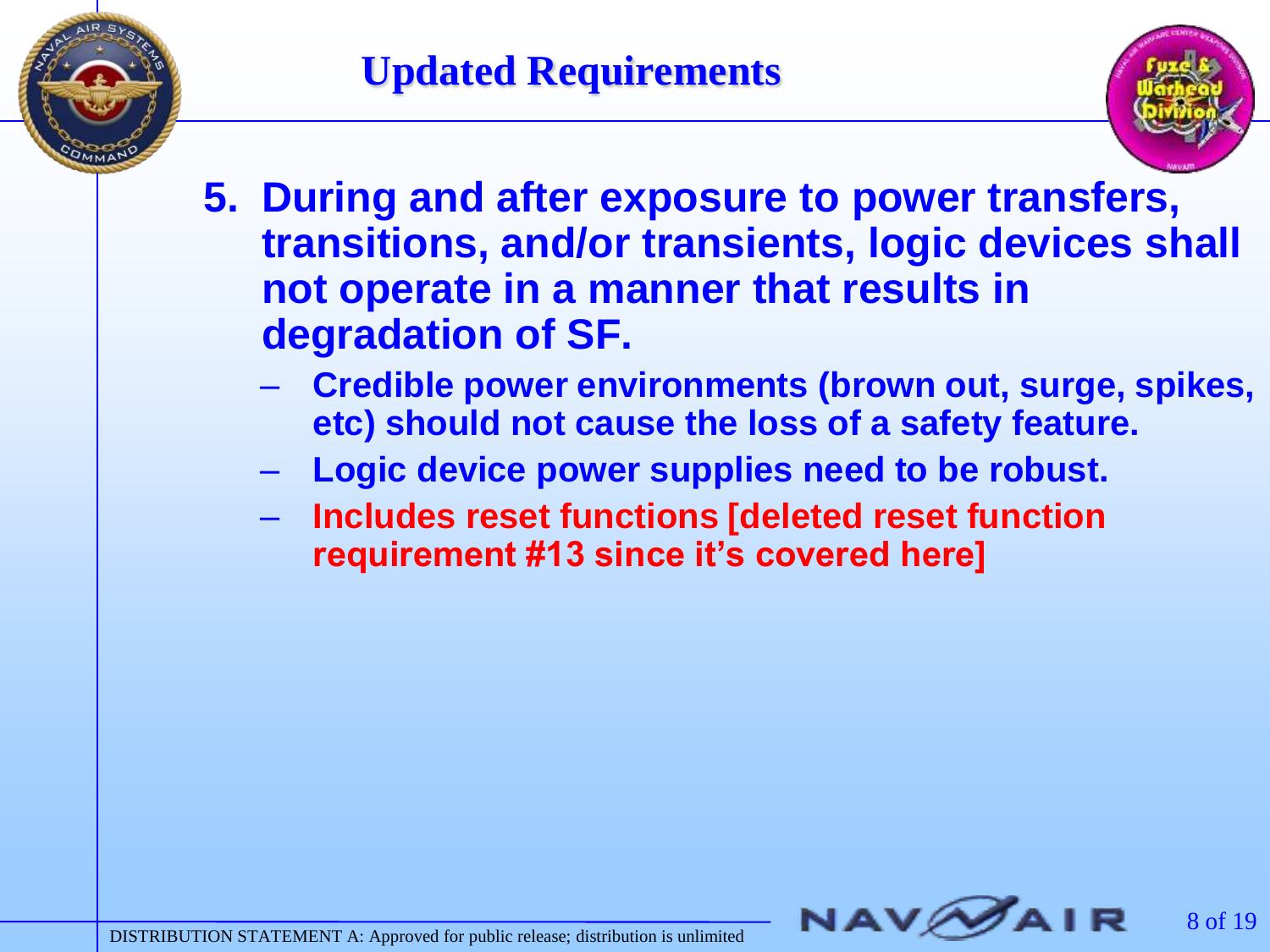

#### **Separated arming delay (new #7) from timing functions**

- **6. Timing functions, excluding arming delay, within logic shall not be susceptible to single point or common cause failures resulting in early arming.**
	- **Requires independent timing with dissimilar technology or verification of the clocks with a known timed event.**
- **7. Arming Delay single point and common cause failures shall be reduced to a minimum**
	- **Failures shall exist only at or near the expiration of the intended arming delay**
	- **Independent timers preferred**
	- **Shortest arm delay set in hardware should be set to the maximum practical value**
	- **Transmissions and validations of arm times should be robust (checksum, parity, CRC)**

**NAV**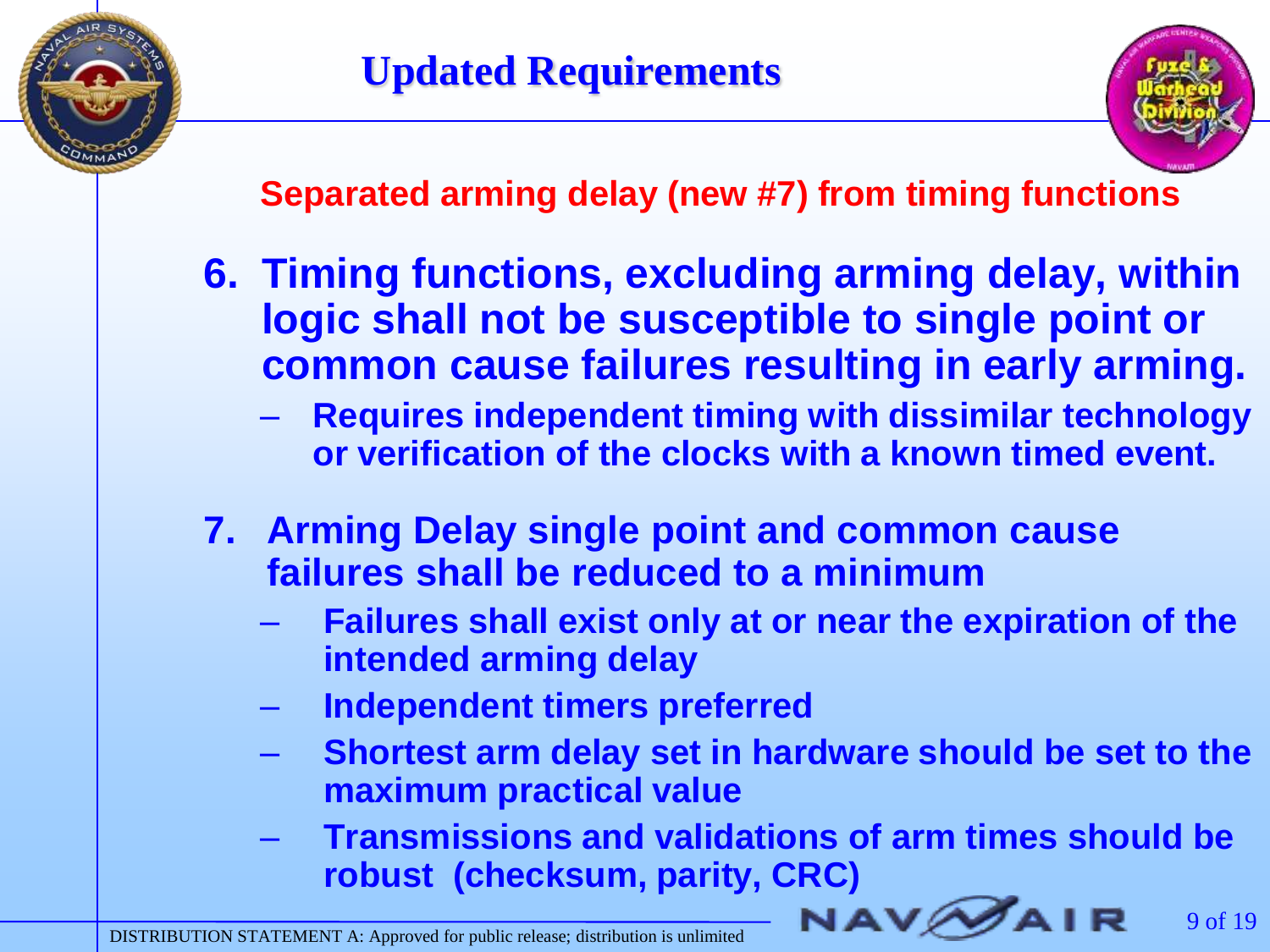



**Covered by requirement #5 so verbiage added to A.5**

**13.Reset functions shall not be susceptible to single point or common cause failures that result in unsafe states.**

- **Redundant resets with different implementations.**
- **Logic device reset circuitry must be extremely robust.**

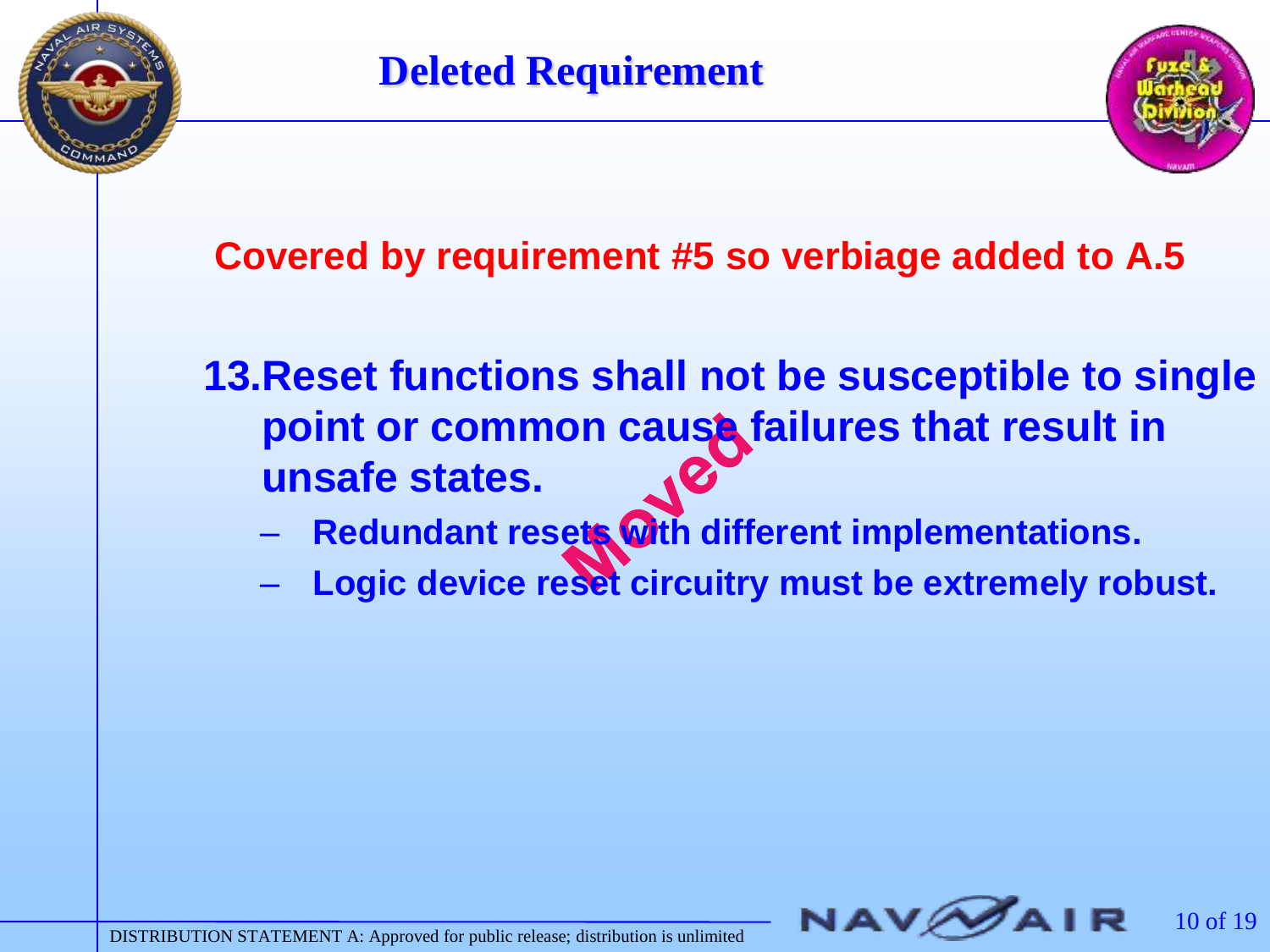



- **1. Each Safety Feature (SF) implemented with logic shall use the least complex logic device that can practically perform the required functionality.**
	- **Minimizes the subversion of SF(s) due to unintentional**  and/or unrecognized modes of operation, including **failure modes.**
	- **KISS method.**
	- Complex devices **require more analysis, documentation,** testing and more scrutiny by the safety authority.

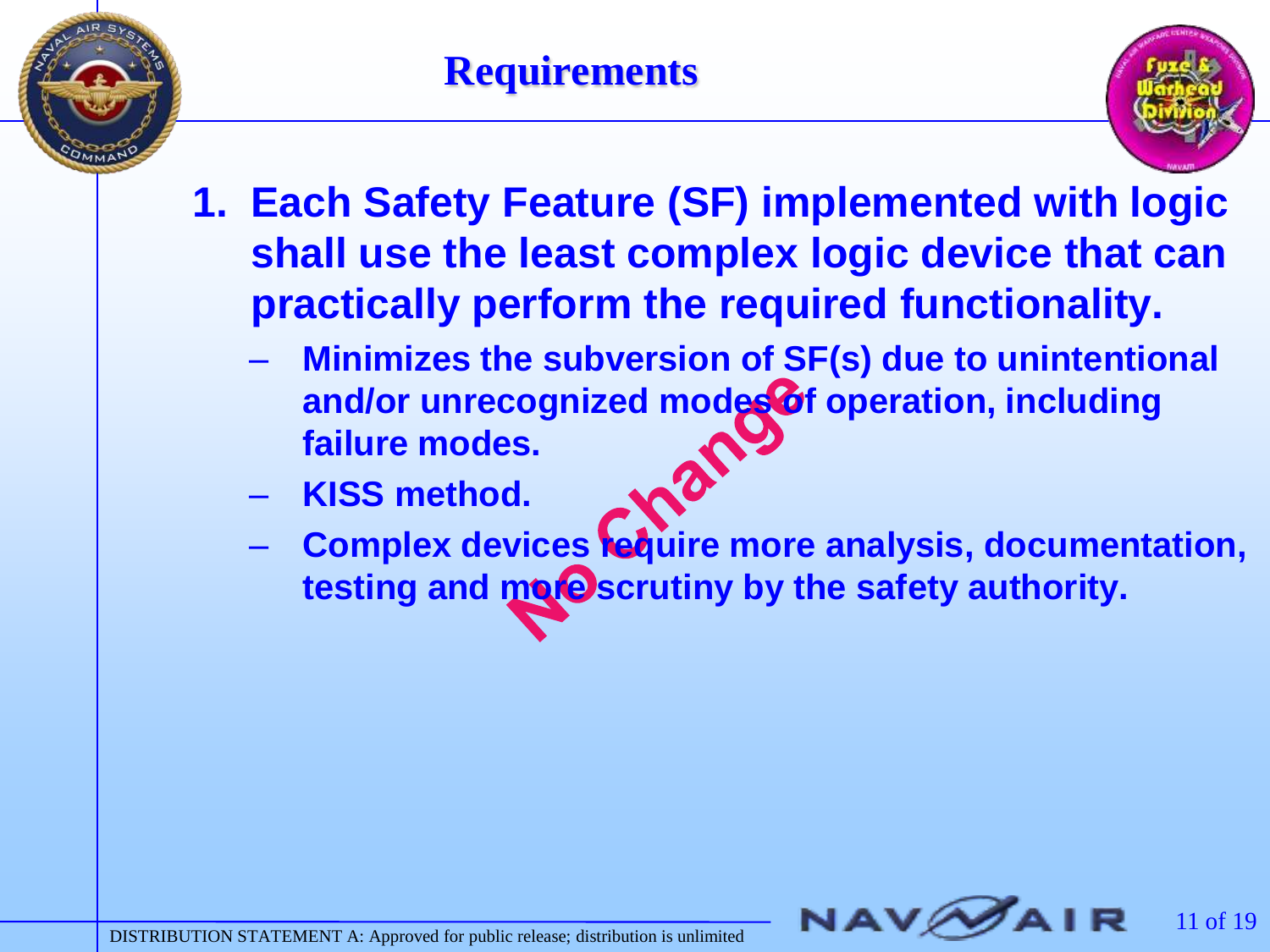



- **3. Where all SFs are implemented with logic devices, at least two SFs shall be implemented with dissimilar logic devices.**
	- **Minimizes the potential for common cause failures.**
	- **Where practical, at least one SF shall be implemented with discrete component(s).**
	- **Dissimilar logic refers to distinct methods and/or**  materials used to develop a particular device that result **in devices with minimal common cause failures. Some examples include:** 
		- o **Full Custom ASIC**
		- o **Discrete components**
		- o **M2M FPGA**
		- o **OnO FPGA**
		- o **Microcontroller**

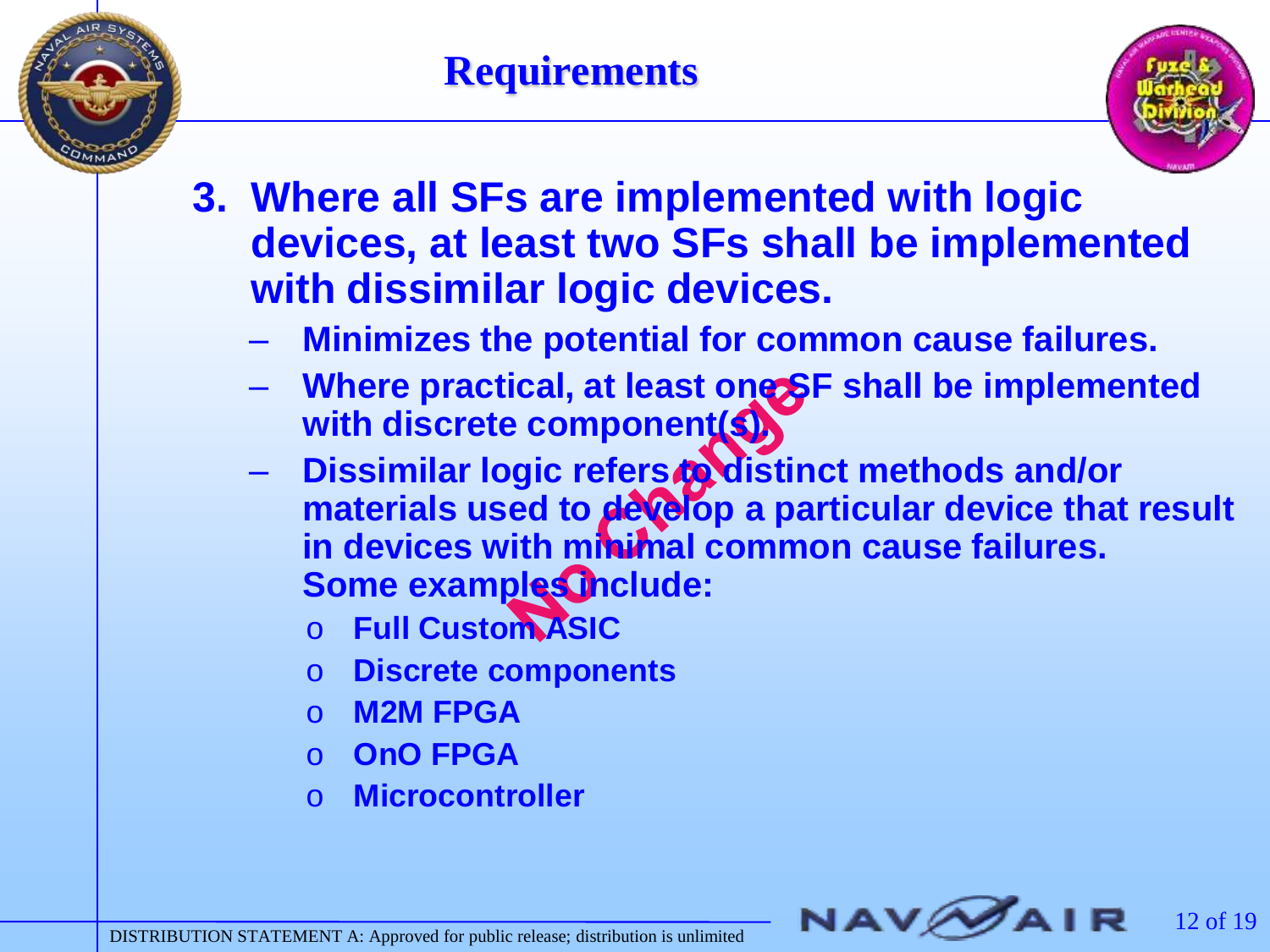



- **4. SF logic shall be implemented in accordance with the device manufacturer's latest specifications and notes.**
	- **Safety critical details could be buried within data sheets and/or footnotes.**
	- **Conflicts between manufacturer's specifications and other requirements shall be reviewed and approved by the safety authority.**
	- **All programming functionality, testing functionality, used pins, and any other nonoperational functionality shall be appropriately disabled and terminated.**

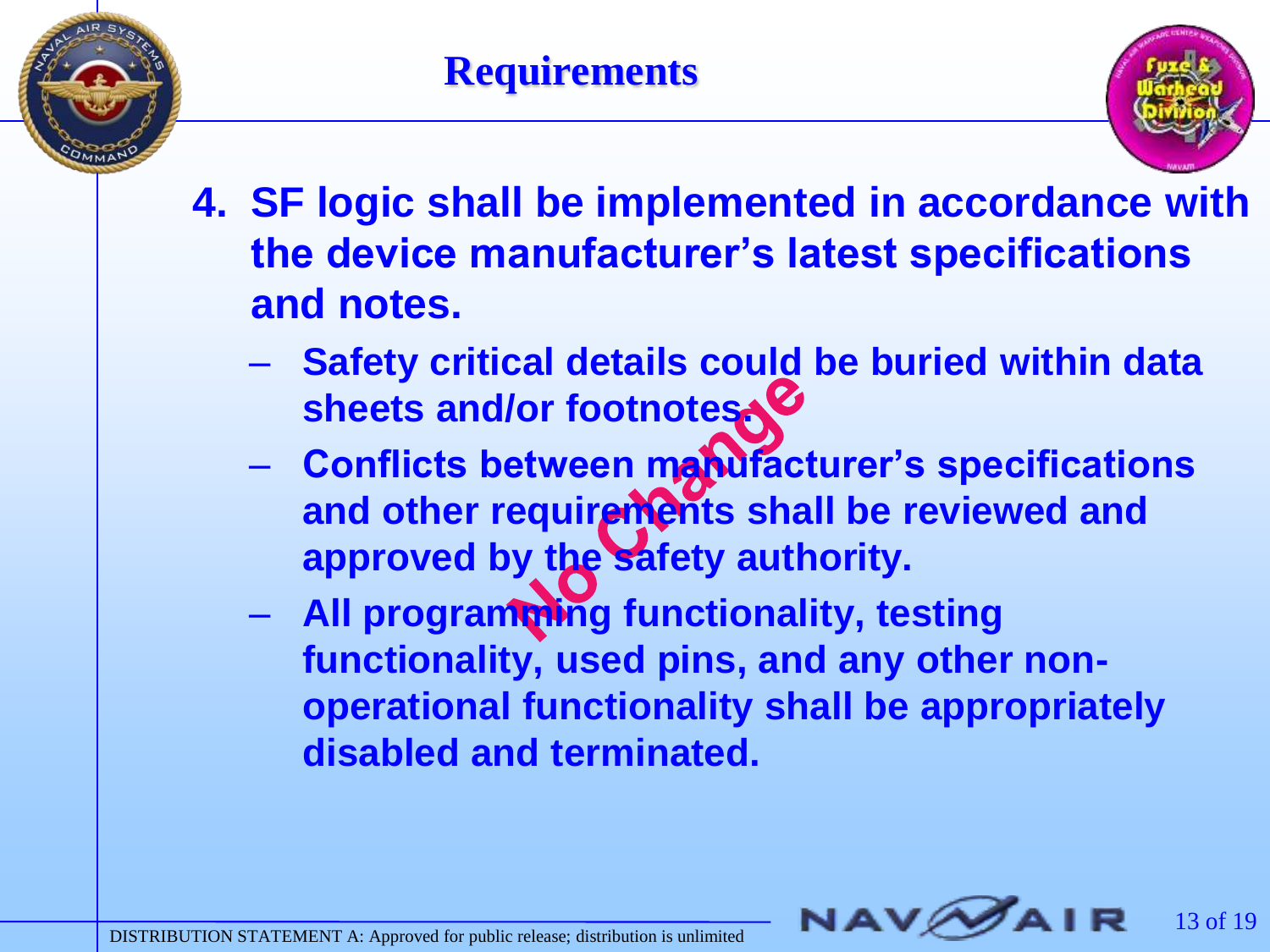



- **8. (OLD #7) Logic implementation shall replicate the documented design.** 
	- **Ensures the intended design is actually implemented.**
	- **No optimizations or changes to an approved design.**
	- **Know your design tools.**
- **9. (OLD #8) Where all SFs are implemented with logic devices, the SF logic shall be physically and functionally partitioned from each other.**
	- **Minimizes the potential for inadvertent subversion such as sneak paths or Single Event Upsets.**

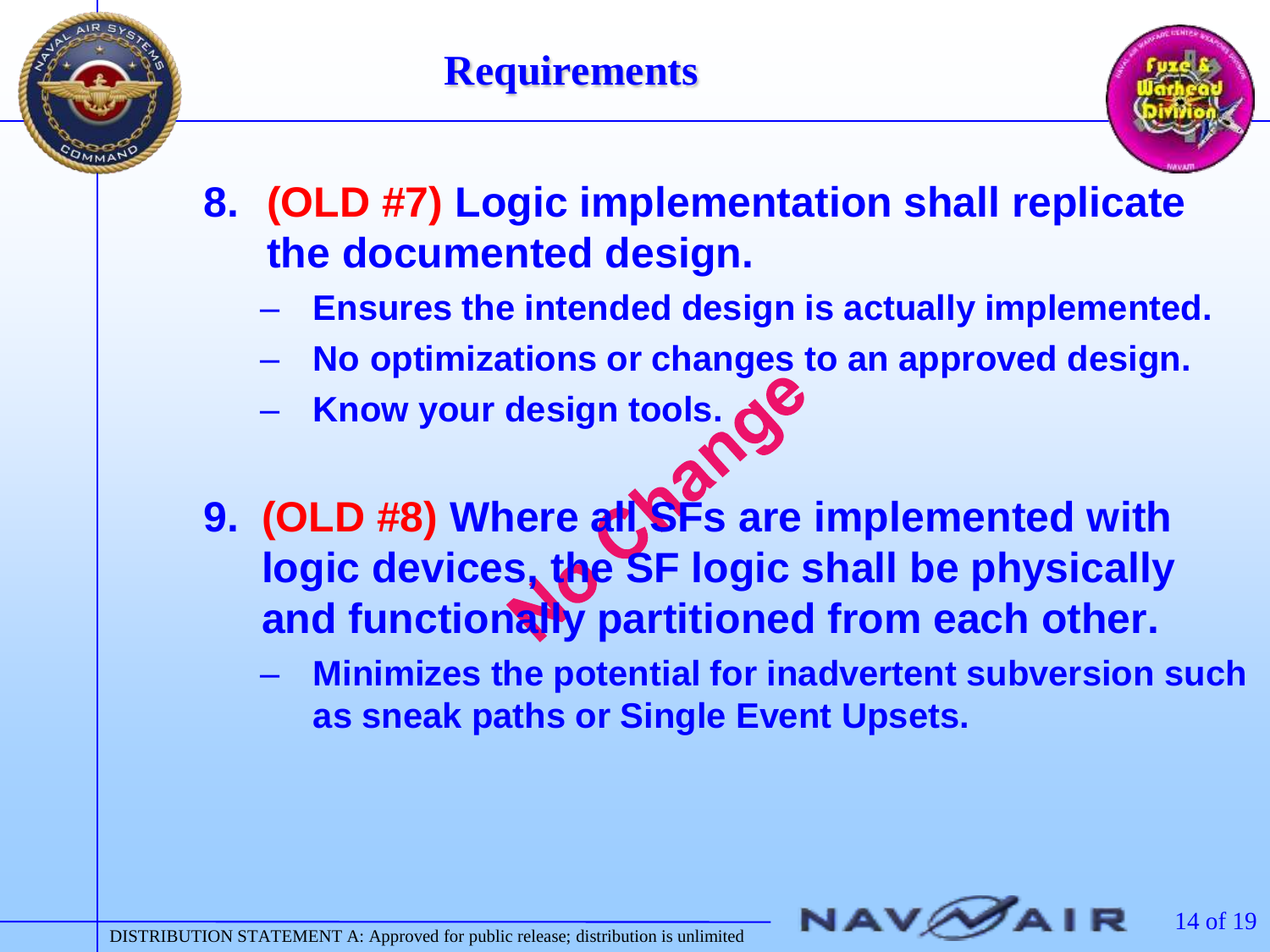



- **10. (OLD #9) All logic and/or functionality available within a device shall be disclosed, documented, and assessed in safety analyses and evaluations.**
	- **Undocumented functions within a SF can compromise the safety of the design and is unacceptable.**
- 11. **(OLD #10) SF documentation shall include the complete logic flow with all inputs and output defined, along with timing and interdependence of events.**
	- **Assists with design understanding and verification.**

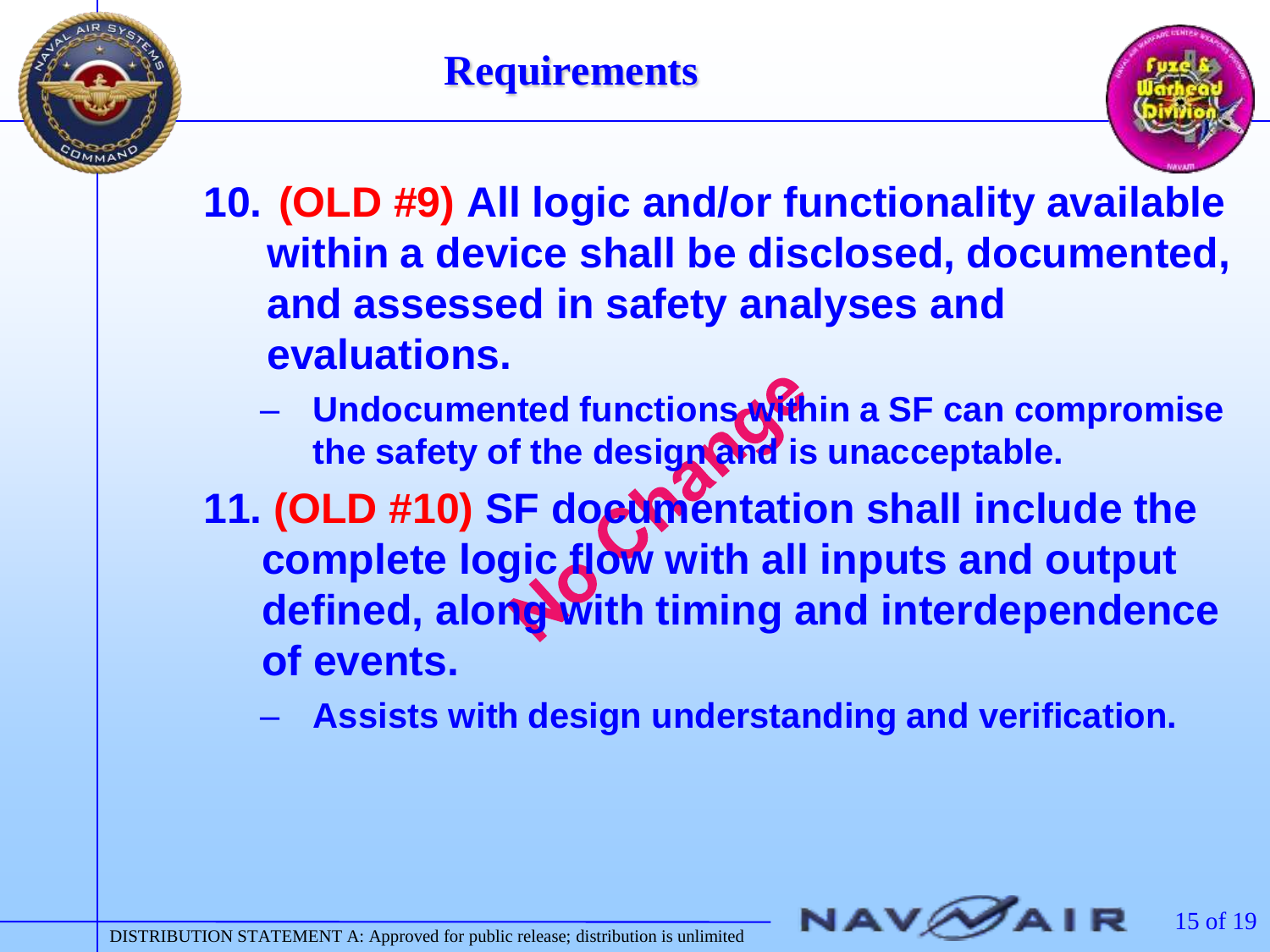



**12. (OLD #11) Manufacturing documentation and processes shall ensure that logic devices within an approved design are produced with an identical configuration.**

- **Assures logic devices are reproduced consistently throughout production.**
- **13. (OLD #12) Development tools shall be documented and controlled via configuration management procedures.**
	- **Assures logic devices configuration matches the intended design.**
	- **Know your tools and document them.**

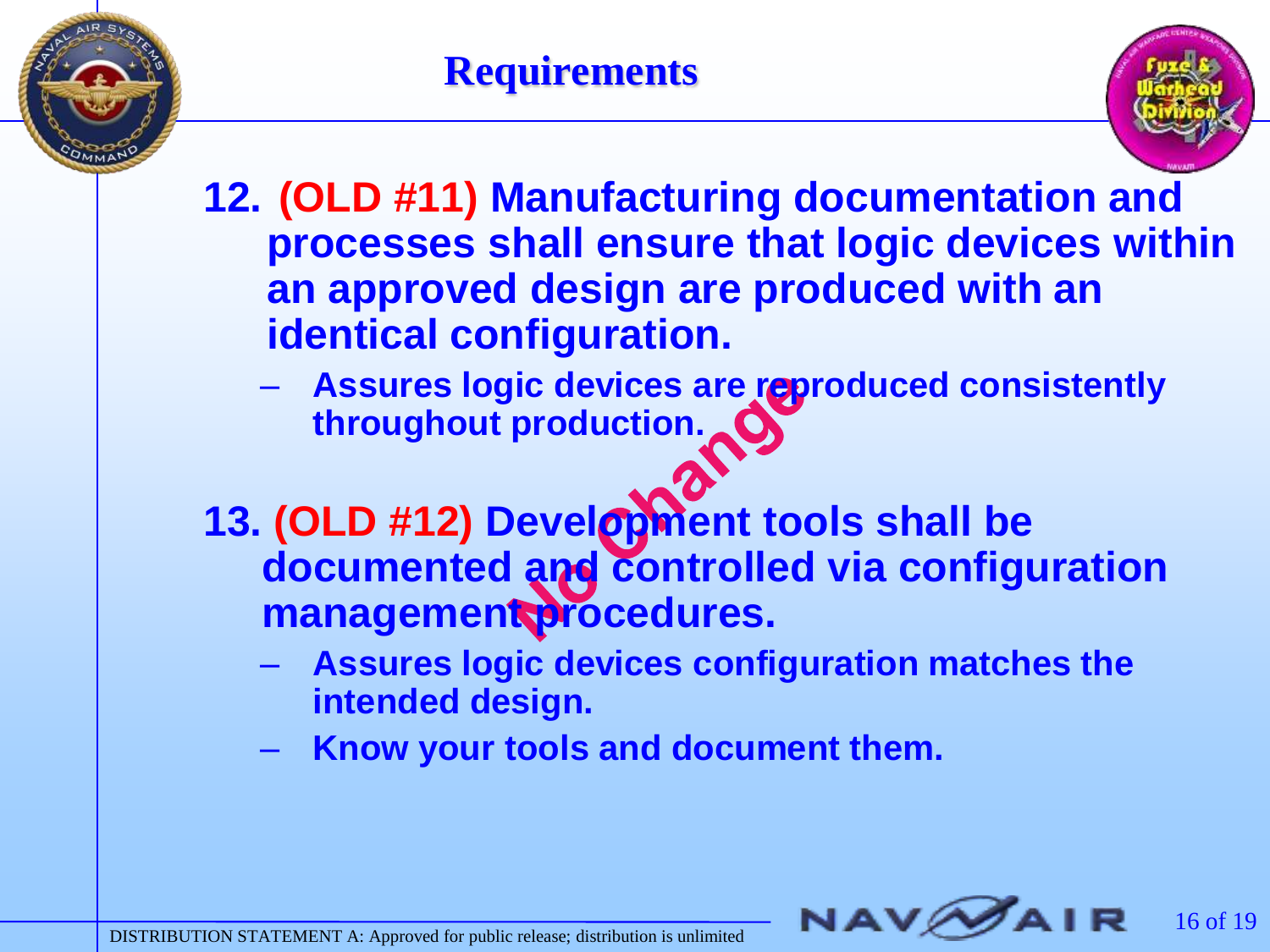



**14.Power for SF logic should be partitioned from other power such as communication or platform power.**

– **Minimizes subversion of a safety feature**

**15. Power for SF logic should be applied as late in the launch sequence or operational deployment as practical.**

– **ESAD without power = SAFE**

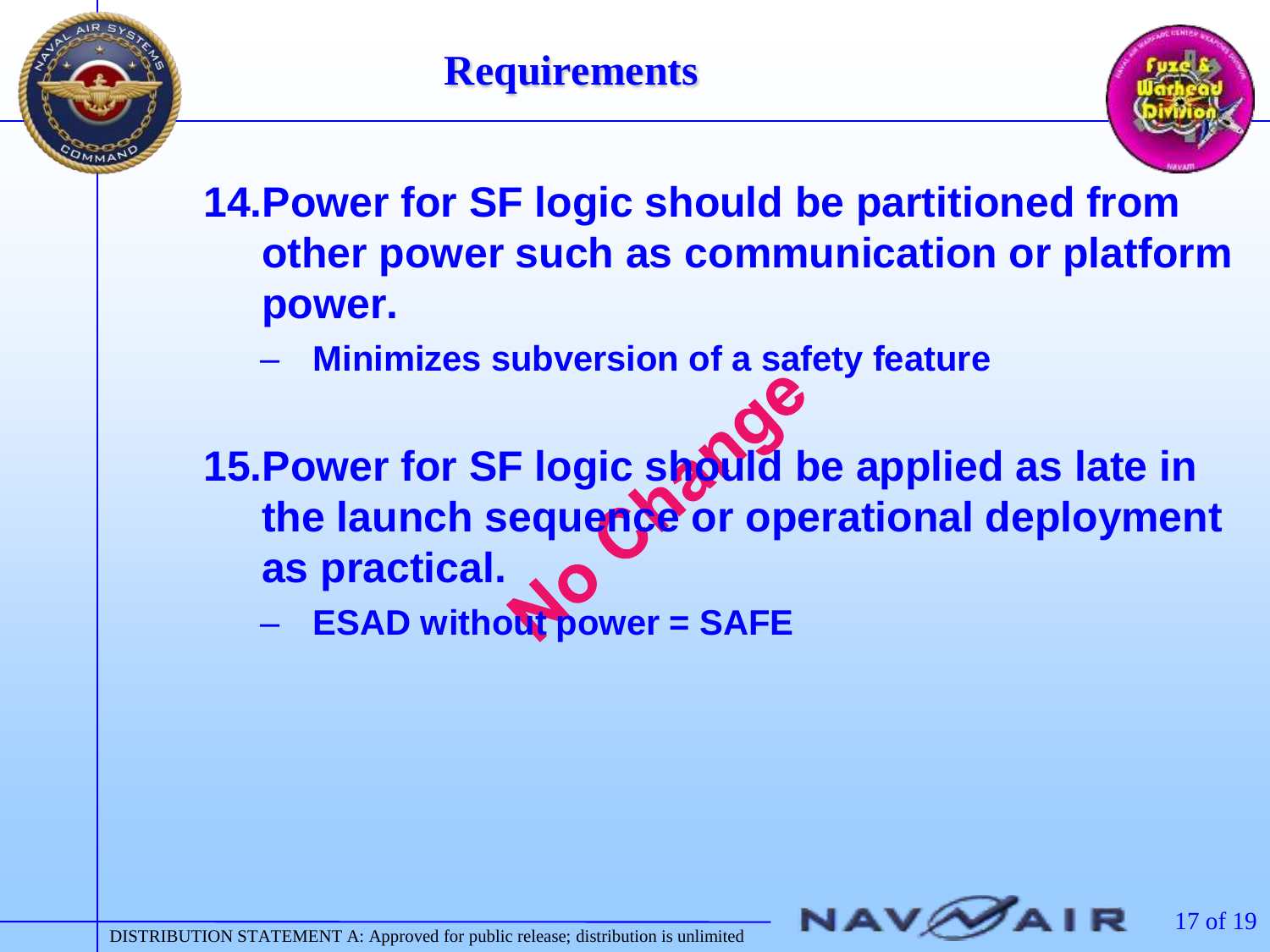



• **A copy of the technical manual may be obtained via mail from the following:**

**Chairman DOD Fuze Engineering Standardization Working Group U.S. Army Armament Research, Development and Engineering Center ATTN: RDAR-MEF-F Picatinny Arsenal, NJ 07806-5000**